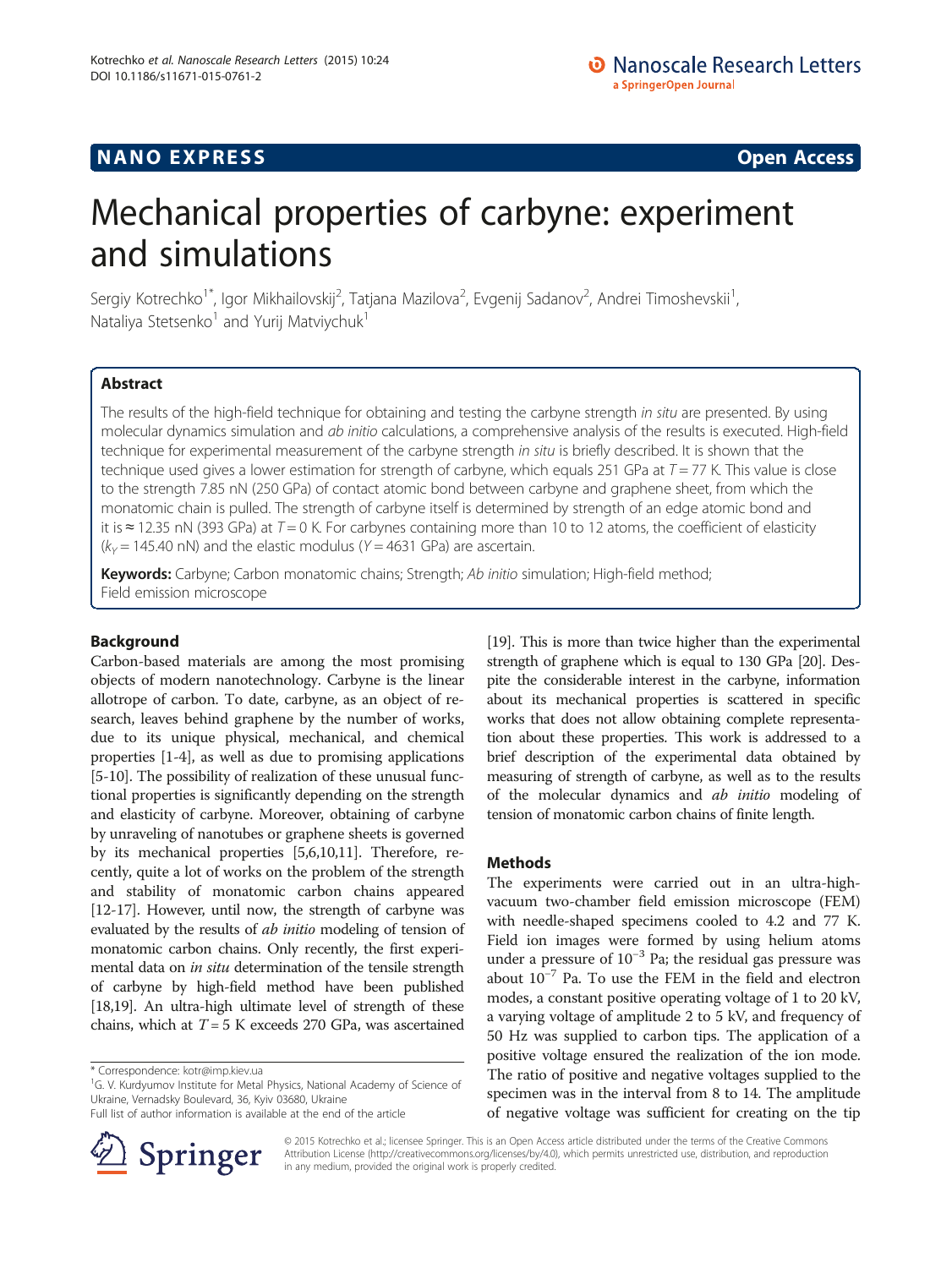<span id="page-1-0"></span>surface a field strength corresponding to an electron current in the interval  $10^{-9}$  to  $10^{-6}$  A. A microchannel amplifier of image brightness allowed the use of such low currents to reduce the intensity of ion bombardment of the tip surface during the flow of the field electron current in the electron mode. Carbon specimens with radii of 20 to 50 nm at the top were formed by electrochemical etching in 1 N aqueous sodium hydroxide aqueous solution with an AC voltage of 5 to 8 V from carbon polyacrylonitrile fibers. After placement in the FEM, the carbon tips were cleaned in situ by the methods of field desorption and by low-temperature field evaporation until a mesoscopically regular surface was formed. During this high-field forming, self-standing carbyne chains of different lengths with densities in the range of  $10^{15}$  to  $10^{16}$  m<sup>-2</sup> are produced at the surface of the carbon specimen as a result of high-field unraveling [\[21,22\]](#page-5-0). Details of the experimental procedure, including in situ preparation of carbyne chains anchored on top of a parabolic carbon tip, are described in details elsewhere [[19,21,23](#page-5-0)]. During the high-field treatment, initially sharp carbon tips were blunted up to radii of 200 to 1,000 nm. This process of formation of a 'hairy' carbon surface is accompanied by the destruction of a large number of carbyne chains under mechanical stresses generated by a high electric field. The field strength on the top of carbyne chains was determined using the known threshold value for the ionization of helium atoms (22 V/nm) [\[24\]](#page-5-0). The operation voltage was measured in these experiments with ±0.1% precision. The image magnification of the field ion microscope M is proportional to the ratio of the distance screen-object under study  $R$  and the radius of curvature of the end cap of the carbyne chain  $\rho$ :

$$
M = R/\beta \rho. \tag{1}
$$

There,  $\beta$  is the geometrical image compression factor due to deviation of the shape of the specimen configuration from spherical [\[21](#page-5-0)]. For the paraxial trajectories of ions and electrons in a field emission microscope, the compression factor is a universal function of the ratio  $r_0/L$ :

$$
\beta = \xi(r_0/L)^{1/2},\tag{2}
$$

where  $\xi$  is a dimensionless constant equal to 1.145 ± 0.033 which is independent of the carbyne length and the tips' radius.

For determination of the chain length L, the fieldelectron technique was applied [\[1](#page-4-0)]. It is based on experimental finding the compression factor  $\beta$  of field-electron images of the carbyne chains and determination of the radius  $r_0$  of the carbon tips:

$$
L = r_0 (\xi/\beta)^2, \tag{3}
$$

The surface density of ponderomotive forces at the apex of a carbyne chain was determined as:

$$
\sigma = \frac{\varepsilon_0 F_{\text{es}}}{2},\tag{4}
$$

where  $\varepsilon_0$  is the electric constant and  $F_{\text{es}}$  is the field strength on the effective electric surface at the carbyne apex at operative voltage.

Along with the experimental determination of the strength of carbyne, the work presents molecular dynamics (MD) simulation of the formation of monatomic carbon chains by pulling it out of the graphene sheet. Model of monolayers of carbon atoms included 44 of the interacting atoms and 30 boundary (edge) atoms. Boundary (edge) atoms are held in position of the lattice nodes. Such a model is a stable relatively homogeneous deformation and artifactual phase transformations. In the calculations, we used the fact that the electric forces which create axial tension are localized on top of the carbon chain. In mesoscopic electric field, induced charge is really localized at the top of a linear chain. Consequently, the mechanical strength of the electric field is localized at the top of nanowires. In our calculations, the axial mechanical load varied in the range 7 to 9 nN.

For the analysis of atomism of deformation and break of a monatomic chain, *ab initio* calculations were employed. The number of atoms in the carbyne was varied from 2 to 13. Full energies of chains were calculated by the pseudopotential method (software Quantum-ESPRESSO (QE) [[25](#page-5-0)]). This method was applied for modeling the mechanical properties of the chains. Pseudo-potentials for carbon were generated according to the scheme Vanderbilt ultrasoft using the package Vanderbilt code version 7.3.4 [[26](#page-5-0)]. To determine the accuracy of the calculation of the total energies of carbon chains, test calculations for infinite chains with the polyyne and cumulene were performed. Interatomic distances and total energies, consistent with the results of the work [\[27\]](#page-5-0), were obtained. The value of the cutoff energy is  $E_{\text{cut}}$  = 450 eV.

### Results and discussion

Experimental determination of the tensile strength of carbyne was executed at a temperature of 77 K. As was shown in [[19](#page-5-0)], idea of the experiment is that the electric potential was raised to the critical level, at which the non-activated forming of the surface of the parabolic tip as a result of the impact of the electric field forces occurred. Formation of a 'hairy' carbon surface comes simultaneously with the destruction of some number of carbyne chains under mechanical stresses generated by a high electric field. At reached constant electric potential, these processes of formation and fracture of carbyne chains stop for 2 to 5 s. On lowering the electrical potential, reducing of the field strength takes place and, as a consequence, decreasing in the intensity of ionization above the tops of the chains. Below the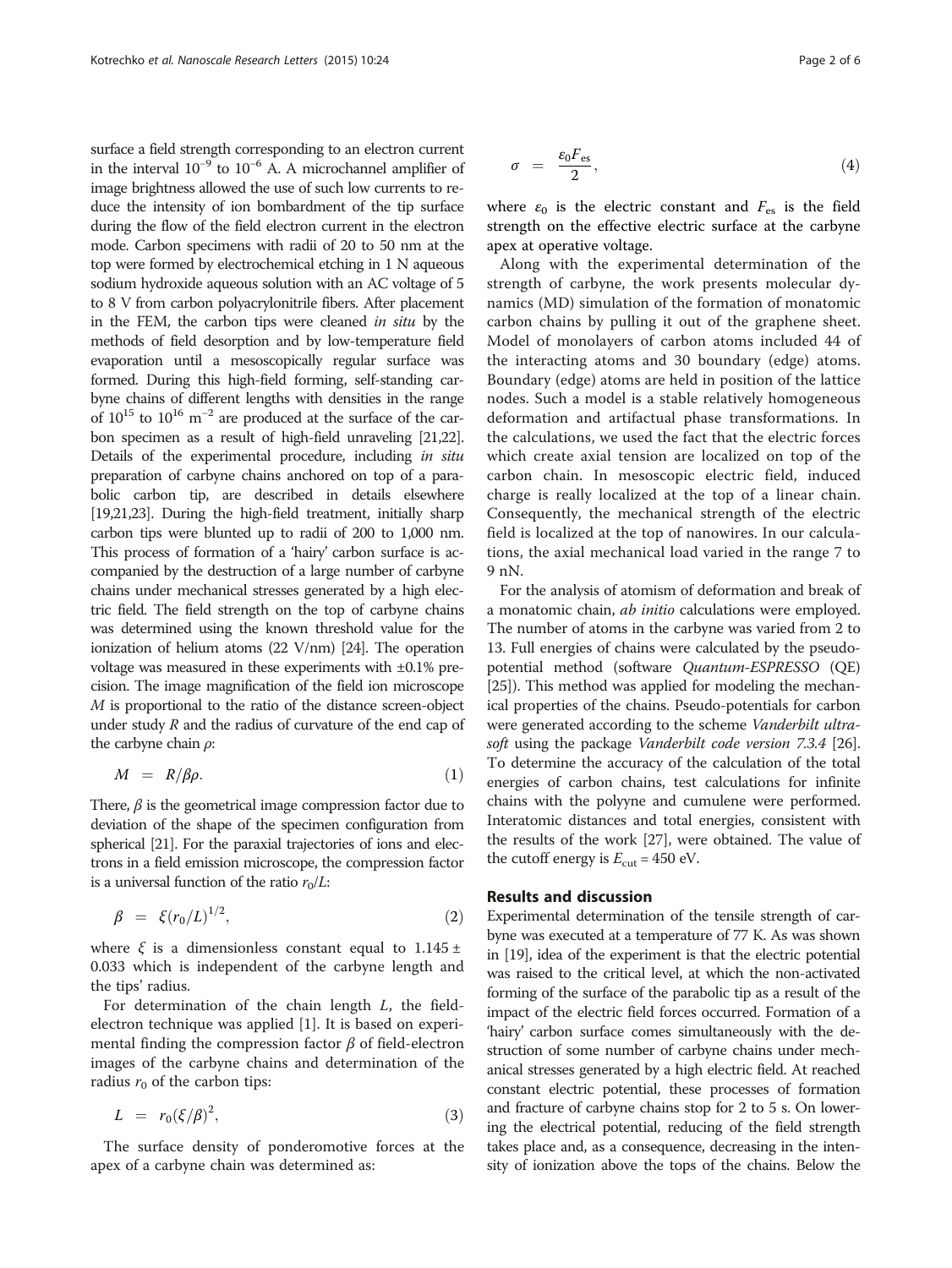threshold potential, the ionization process is completely stopped. At certain value of potential, close to the threshold, only a few longest carbyne chains observed as bright spots contribute to the formation of ion-microscope image (see Figure 1). In this experiment, the threshold potential was  $V_0$  = 590 V, and the maximum potential at the high-fild test reached  $V_{\text{max}} = 810$  V. The ratio  $V_{\text{max}}/V_0$  in this experiment was equal to 1.37.

Observation of such chains indicates that they survived and not destroyed at the maximum value of electric field strength, which according to Equation [4,](#page-1-0) corresponds to mechanical stress of 251 GPa. This strength value was measured at 77 K and it is 7% lower than the strength of 270 GPa previously obtained at a lower temperature 5 K [[19](#page-5-0)]. Influence of local force fluctuation due to the thermal vibration of atoms in carbyne chains is one of the reasons for such difference. The distribution of carbyne chain lengths was determined by the field-electron technique

**1**

using the values of compression factor and the radius  $r_0$  of the carbon tips. As the statistical analysis showed, the distribution of the carbyne chain length directly calculated from Equation [3](#page-1-0) has a mean value of 3.5 nm, with a variance of 1.8 nm.

To analyze the unraveling process, molecular dynamics simulation of the carbon chain elongation of the graphene sheet at a temperature of 77 K was carried out under conditions of constant values of the applied force. Figure 2 illustrates the process of formation of an isolated linear carbon chain under the influence of mechanical forces of the electric field by unraveling the twodimensional atomic network on the edge of a graphene monolayer. Molecular dynamics simulation has shown that the linear chains are formed and elongated by breaking bonds of the atoms of the chain with the surface of the graphene sheet (contact atomic bond #1 in Figure 2a). Figure 2 exhibits the successive stages of unraveling the graphene under the influence of an electric field producing mechanical load 7.82 nN, resulting in elongation of the chain. Configurations at the initial time (a) and after  $6.4 \times 10^{-14}$  s (b) and  $9.6 \times 10^{-14}$  s (c) are shown.

As follows from these results, the unraveling force in the interval was equal to  $7.85 \pm 0.05$  nN and characterized strength of atomic bonds at the point of it applying to a graphene layer. If the effective diameter of the chain is 0.2 nm [\[23](#page-5-0)], then the value of tensile stress  $250 \pm$ 2 GPa corresponds to this value of unraveling force. This agrees well with the experimentally measured value of the critical stress 251 GPa. It means that in the experiment, the bond strength between the chain and the graphene sheet is actually measured, and the strength of the bonds within a chain should be higher. To determine this strength, *ab initio* modeling of tension of monatomic carbon chains of different lengths was executed (Figure [3\)](#page-3-0).

By the results of ab initio calculations of chain tension, dependence of tensile force  $F$  on the value of total chain strain e was built (Figure [3](#page-3-0)). The force acting on the edge atom was calculated as:



a b c

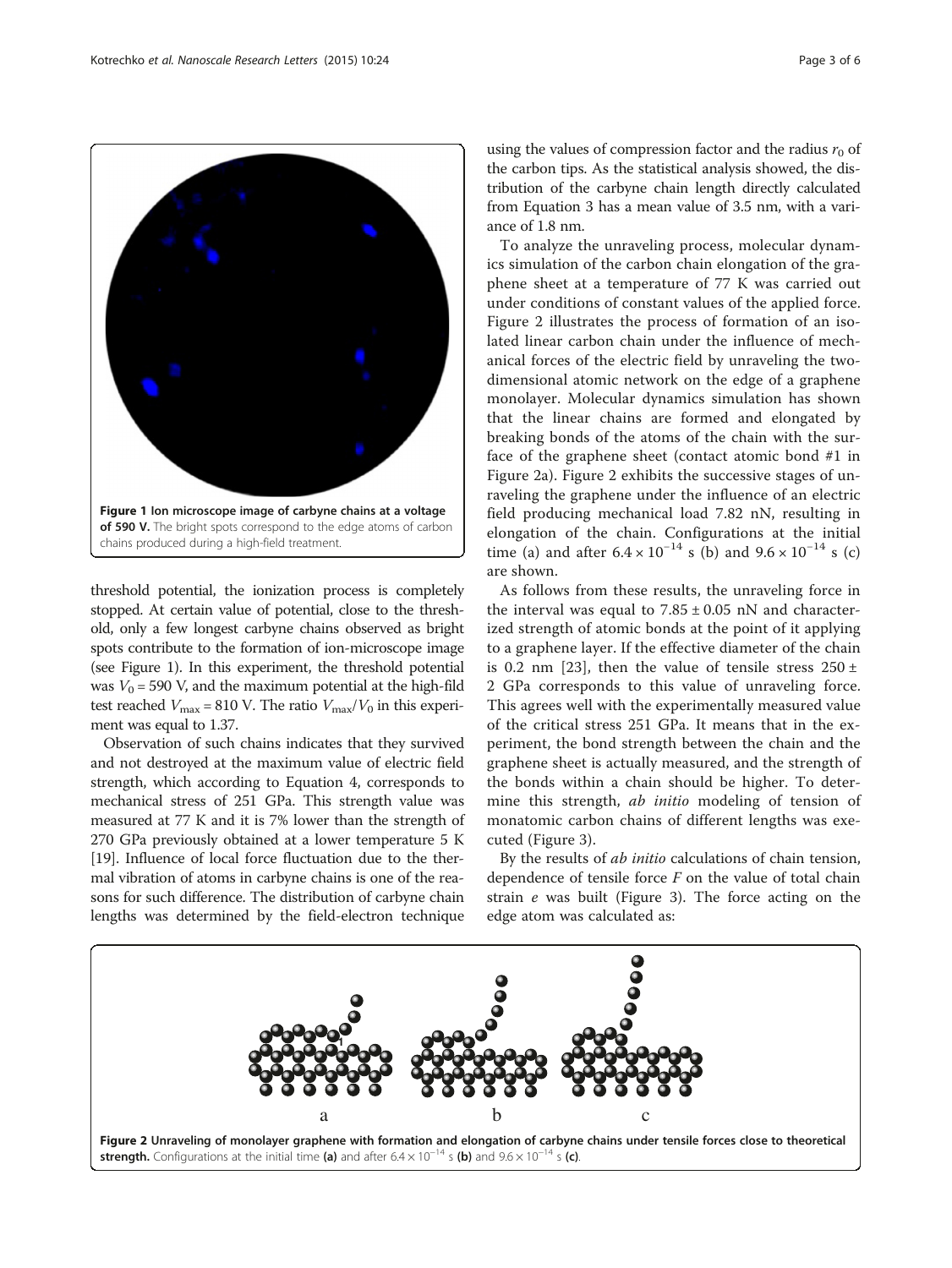<span id="page-3-0"></span>

$$
F = \frac{dE}{da},\tag{5}
$$

where  $E$  is the total electron energy and  $a$  is the current distances between the first and second atoms in a chain (length of edge bond).

True strain of the whole chain, е, was estimated as:

$$
e = \ln\left(\frac{l}{l_0}\right),\tag{6}
$$

where  $l_0$  and  $l$  are the initial and current chain lengths.

The values of chain strength,  $F_c$ , were determined as maximum value of the force at the moment of a chain instability. Values of the coefficient of elasticity (stiffness)  $k_Y$  and of the elastic modulus Y were calculated as:

$$
k_Y = \frac{dE}{de}|e = 0 \tag{7}
$$

$$
Y = \frac{k_Y}{S} \tag{8}
$$

where S is the effective cross-sectional area of the chain, through which the force interaction between the atoms in the chain is transmitted. In this work, as well as in [[23\]](#page-5-0), the effective value of the diameter of the chain was assumed to be equal 0.2 nm.

According to the results of *ab initio* simulations, breaking of the chain occurs at edge atomic bond, i.e., the edge atom comes off. It means that the magnitude of strength of the whole chain is determined by the strength of edge bond. The value of this strength depends both on the total number of atoms in the chain and on whether it is odd or even number. In accordance with the obtained results, the strength of chains with an odd number of atoms is higher in comparison with the strength of 'even' chains. Carbyne, containing five atoms, has a maximum strength  $F_c = 13.09$  nN. Increasing in the number of atoms in the chains gives rise to an increase in the stiffness of the chain,  $k<sub>y</sub>$ . Starting from the number of atoms  $N \ge 12$ , the strength becomes independent of the chain length and reaches 12.35 nN. According to the data given in [\[15,17](#page-4-0)], the strength of the infinite chain is 9.30 to 11.70 and 12.16 nN, respectively (Figure 4).

As it was noted above, the average length of monatomic chains produced at the surface of the carbon specimen is equal to 3.5 nm. A chain of such length should contain about 28 atoms. In accordance with the results of ab initio calculations, the strength of such a chain should be  $\approx$  12.35 nN (393 GPa), which is 1.46 to 1.56 times higher than experimentally measured strengths of  $270$  (5 K) and  $251$  (77 K) of the contact atomic bond between the chain and the graphene.

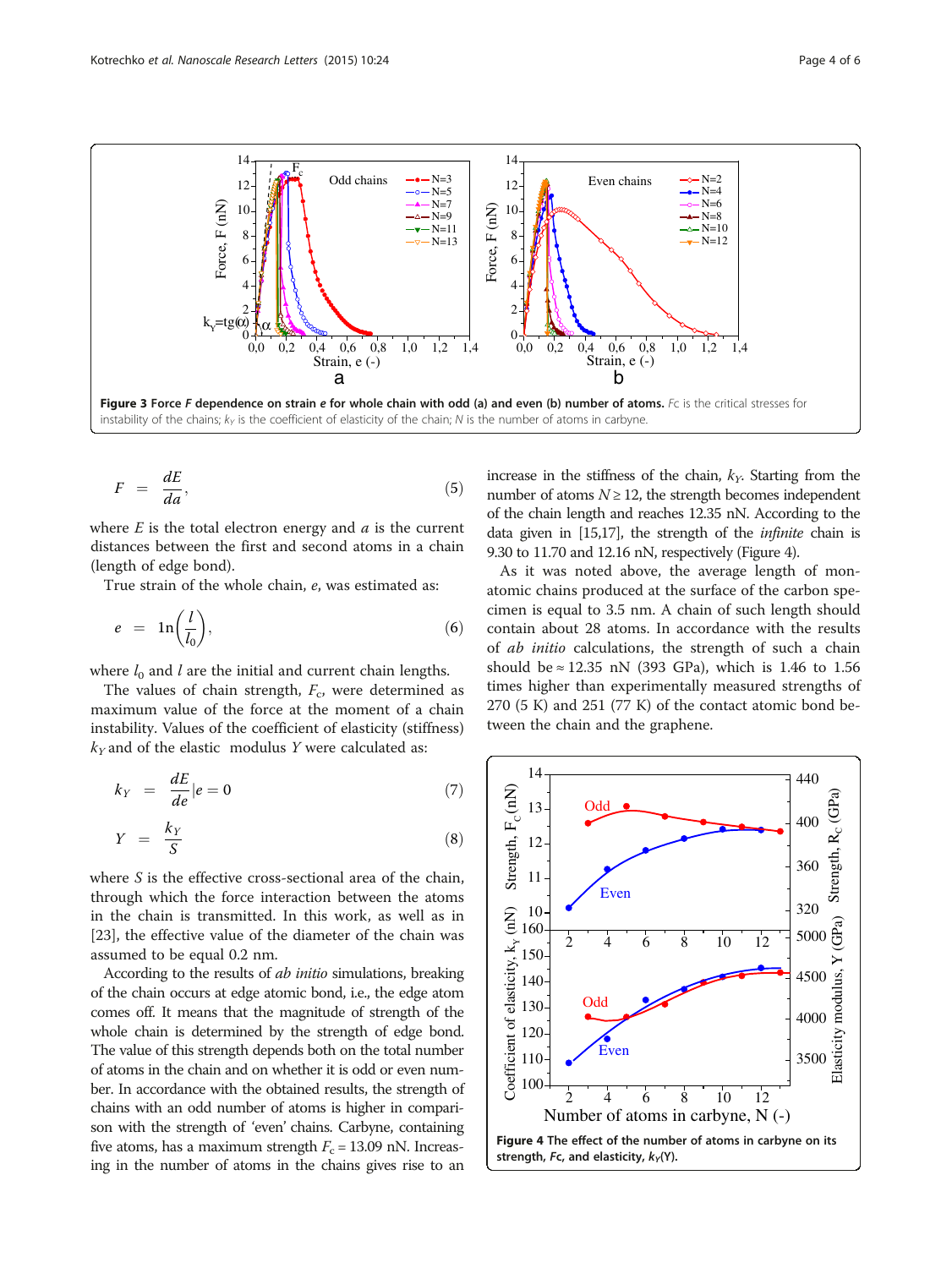## <span id="page-4-0"></span>Conclusions

Based on the results of our study, the following conclusions can be made:

- 1. Carbyne is the strongest material in the world. Experimental estimation of its strength gives the values 270 GPа (at 5 K) and 251 GPa (at 77 K). This is more than two times higher than the strength of graphene (130 GPа).
- 2. For carbyne of length approximately 1,36 nm, ab initio-calculated value equals 393 GPа (at 0 K). Such a significant difference (from 1.46 to 1.56 times) between the experimental and ab initio values of strength is due to the fact that in the experiment, the strength of contact bond between the chain and the graphene sheet is measured, and ab initio calculations gives the strength of atomic bonds in the chain itself. It means that these experimental values should be considered as a lower bound for the strength of carbyne.
- 3. Mechanical properties of carbyne containing more than 4 and less than 12 atoms are governed by the scale and 'even-odd' effects:
	- 'Even-odd' effect manifests itself in the fact that carbynes with an odd number of atoms have the greater values of the strength.
	- Scale effect lies in growth of modulus of elasticity of chain growth. The strength of 'even' carbynes increases monotonically, and the strength of 'odd' ones varies non-monotonically. Carbynes containing five atoms have the highest strength which equals 13.09 nN (417 GPa).
- 4. When the number of atoms in the carbyne exceeds 12, its mechanical properties become independent of the number of atoms and its parity. Strength of such carbyne is  $\approx$  12.35 nN (393 GPa) (at 0 K), the coefficient of elasticity -  $k_y = 145.40$  nN, and elastic modulus -  $Y = 4631$  GPa.

#### Competing interests

The authors declare that they have no competing interests.

#### Authors' contributions

SK put tasks and planned investigations. IM and TM performed the MD calculations. ES fulfilled the FIM study. АТ and YuM executed ab initio calculations. NS processed the experimental evidence. All authors analyzed the results and participated in the preparation of the manuscript. All authors read and approved the final manuscript.

#### Authors' information

SK is a doctor of sciences in physics and mathematics, professor, head of department of materials strength and fracture physics, and highly qualified specialist in multi-scale approach to strength and reliability of materials. IM is a doctor of sciences in physics and mathematics, professor, leading researcher, and known scientist in the field of high-resolution emission microscopy and high-field technology in Ukraine.

TM is a doctor of sciences in physics and mathematics, senior researcher, leading researcher, and known scientist in the field of high-resolution emission microscopy and in computational solid state physics.

ES is a Ph.D. degree holder in physics and mathematics, senior researcher, and scientist in the field of structure and mechanical properties of metals and carbon materials.

AT is a Ph.D. degree holder in physics and mathematics, senior researcher, and eminently qualified expert in computational solid state physics. NS is a Ph.D. degree holder in physics and mathematics, senior researcher, and specialist in statistical modeling of structure and properties of solids. YuM is a Ph.D. degree holder in physics and mathematics, senior researcher, and specialist in computational solid state physics.

#### Acknowledgements

The authors gratefully acknowledge the financial support from Project # 15/ 14-Н Program 'Nanosystems, Nanomaterials and Nanotechnologies' of NAS of Ukraine.

#### Author details

<sup>1</sup>G. V. Kurdyumov Institute for Metal Physics, National Academy of Science of Ukraine, Vernadsky Boulevard, 36, Kyiv 03680, Ukraine. <sup>2</sup>National Scientific Center, Kharkov Institute for Physics and Technology, National Academy of Science of Ukraine, Academicheskaja, 1, Kharkov 61108, Ukraine.

#### Received: 16 October 2014 Accepted: 18 January 2015 Published online: 31 January 2015

#### References

- 1. Lou L, Nordlander P, Smalley RE. Fullerene nanotubes in electric fields. Phys Rev B. 1995;52:1429.
- 2. Ravagnan L, Manini N, Cinquanta E, Onida G, Sangalli D, Motta C, et al. Effect of axial torsion on Sp carbon atomic wires. Phys Rev Lett. 2009;102:245502.
- 3. Cinquanta E, Ravagnan L, Castelli IE, Cataldo F, Manini N, Onida G, et al. Vibrational characterization of dinaphthylpolyynes: a model system for the study of end-capped sp carbon chains. J Chem Phys. 2011;135:194501.
- 4. Rinzler G, Hafner JH, Nikolaev P, Lou L, Kim SG, Tomanek D, et al. Unraveling nanotubes: field emission from an atomic wire. Science. 1995;269:1550.
- 5. Durgun EE, Senger RT, Mehrez H, Dag S, Ciraci S. Nanospintronic properties of carbon-cobalt atomic chains. Europhys Lett. 2006;73:642.
- 6. Wang Y, Ning X-J, Lin Z-Z, Li P, Zhuang J. Preparation of long monatomic carbon chains: molecular dynamics studies. Phys Rev B. 2007;76:165423.
- 7. Erdogan E, Popov I, Rocha CG, Cuniberti G, Roche S, Seifert G. Engineering carbon chains from mechanically stretched graphene-based materials. Phys Rev. 2011;83:041401(R).
- 8. Lang ND, Avouris P. Oscillatory conductance of carbon-atom wires. Phys Rev Lett. 1998;81:3515–8.
- 9. Yazdani D, Eigler M, Lang N. Off-resonance conduction through atomic wires. Science. 1996;272:1921–4.
- 10. Ragab T, Basaran C. The unravelling of open-ended single walled carbon nanotubes using molecular dynamics simulations. J Electron Packag. 2011;133(2):020903.
- 11. Ataca C, Ciraci S. Perpendicular growth of carbon chains on graphene from first-principles. Phys Rev B. 2011;83:235417.
- 12. Kavan L, Hlavatý J, Kastner J, Kuzmany H. Electrochemical carbyne from perfluorinated hydrocarbons: synthesis and stability studied by Raman scattering. Carbon. 1995;33:1321–9.
- 13. Casari CS, Li Bassi A, Ravagnan L, Siviero F, Lenardi C, Piseri P, et al. Chemical and thermal stability of carbyne-like structures in clusterassembled carbon films. Phys Rev B. 2004;69:075422.
- 14. Jin C, Lan H, Peng L, Suenaga K, Iijima S. Deriving carbon atomic chains from graphene. Phys Rev Lett. 2009;102:205501.
- 15. Liu M, Artyukhov VI, Hoonkyung L, Fangbo X, Yakobson BI. Carbyne from first principles: chain of C atoms, a nanorod or a nanorope. ACS Nano. 2013;7(11):10075–82.
- 16. Castelli IE, Salvestrini P, Manini N. Mechanical properties of carbynes investigated by ab initio total-energy calculations. Phys Rev B. 2012;85:214110.
- 17. Chen M, Fan-Xin M, Xi C, Xi-Jing N. Tuning the electronic and optical properties of monatomic carbon chains. Carbon. 2014;68:487.
- 18. Kotrechko SA, Mazilov AA, Mazilova TI, Sadanov EV, Mikhailovskij IM. Experimental determination of the mechanical strength of monatomic carbon chains. Tech Phys Lett. 2012;38:132.